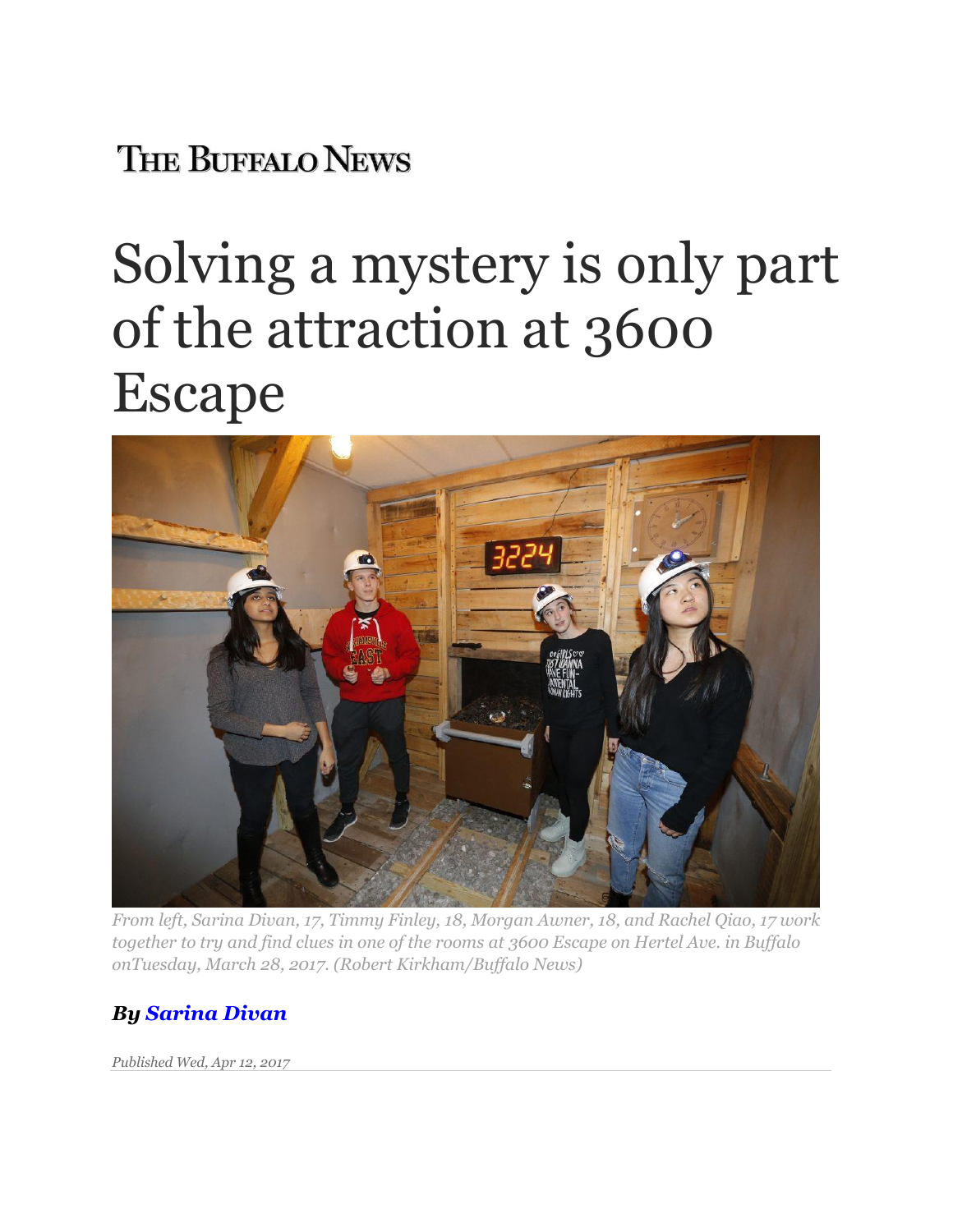Picture this: You're trapped in a small room, and you only have an hour to escape. You are given a few clues, and nothing else.

It sounds kind of like a horror movie, but at 3600 Escape, it's the main attraction.

3600 Escape provides a one-of-a-kind experience, combining a captivating hour in an escape room with a personality and problem-solving style assessment. Participants are given 60 minutes – 3600 seconds – in a small room to piece together clues and solve the underlying mystery.

3600 Escape offers two rooms: one in which participants attempt to solve a conspiracy theory, and the other in which participants search for a hidden diamond in a mine. While in the room, four to eight participants must collaborate to solve the clues they are given in order to get to the bottom of the mystery.

Afterwards, participants' actions in the escape room are assessed to reveal information about their problem-solving preferences, an aspect of the experience that is unique to 3600 Escape.

Erica Swiatek, the owner of 3600 Escape, facilitates both the escape room experience and the personality assessment. Swiatek holds a Master's in Creative Studies from Buffalo State College, and is certified in FourSight, Myers-Briggs, and DiSC assessments, which she uses in the assessment portion of 3600 Escape. She hopes to combine play, learning, and creativity at 3600 Escape.

Participants are given a personality assessment prior to entering the escape room. Once in the room, Swiatek uses the assessment to watch the participants for actions that align with their problem-solving preferences. A separate gamemaster watches as well, monitoring and giving clues when necessary.

"The companies and the people who have done [the escape room] have really benefitted from it," Swiatek said. "There's something sticky about when you play and learn about how and why you played that way."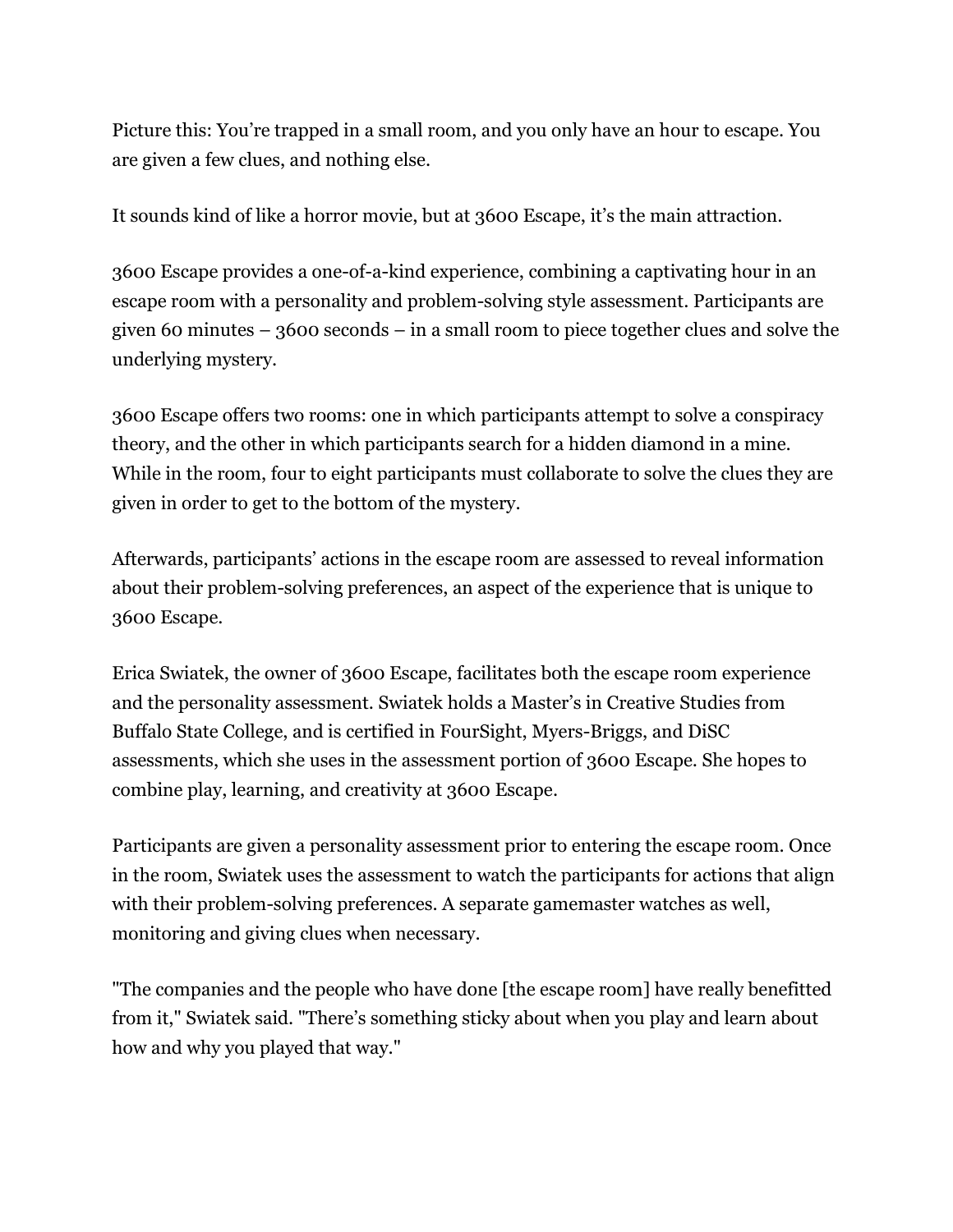The overall escape room experience does not end up being what most people envision before trying it. While many people are concerned about being in such a small space, Swiatek has never had anyone have to leave the room due to that.

Rachel Qiao, Morgan Awner and Timmy Finley, seniors at Williamsville East High School, successfully solved the mine escape room at 3600 Escape and did the FourSight assessment, which led to conclusions about their problem-solving skills. They all agreed that the escape room was much harder than they expected it to be.

"I went in thinking it would just be easy brain teasers, but it ended up being really hard," Morgan said. "There were some clues that we picked up and just had no idea where to begin."

While in the small room, participants are originally presented with a few clues, which are pieced together to find other clues and eventually lead to escape. Swiatek emphasizes that collaboration and communication among participants is essential; otherwise, clues may not be connected.

"It definitely encouraged us to work together and communicate with each other, even though we all have different ways of approaching problems," Rachel said. "Our differences were what helped us solve the puzzles."

3600 Escape has been receiving most of its business from groups of friends, but in the future, Swiatek hopes to engage more companies and schools in the team-building process. Through the personal assessment, people can learn how to hone their own problem-solving preferences and work well with people who have different preferences. Working with others is essential in nearly every career, and the takeaways from 3600 Escape can promote teamwork.

3600 Escape not only provides an exciting experience for participants, but it can truly help people develop a better understanding of the way their mind works. The escape room is not a typical form of entertainment, and it can be a fun way to spend a night with friends.